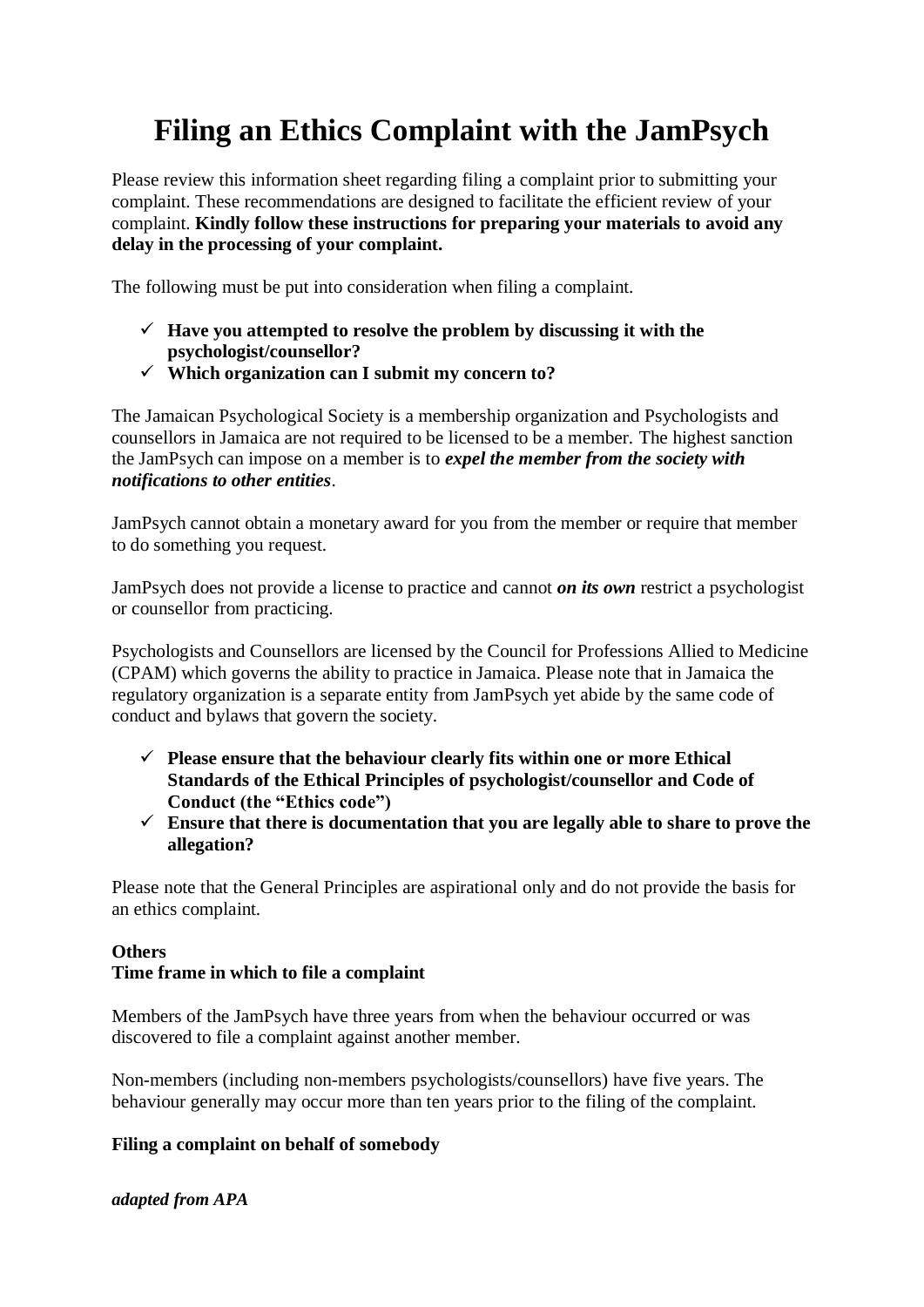JamPsych does not recommend that one individual should file a complaint on behalf of another. It is very difficult to conduct an investigation without the involvement of the individual who has direct knowledge of the conduct in question and who is able to allow the psychologist/counsellor to respond to the allegations and to the release of relevant records.

While third parties may be able to provide a written summary as a supporting witness to corroborate a complainant's allegations, third parties acting in the role of complainant may not be able to provide the necessary data for a matter to move forward in the complaint process.

#### **Filing a complaint against an organization**

We do not accept complaints against organizations, psychology departments, doctoral programs, or internship or post-doc sites. The ethics committee can only address each member's unethical behavior as an individual, and not their involvement in a group decision or action. You may wish to review information concerning the separate [complaint process](http://www.apa.org/ed/accreditation/about/other-questions.aspx?item=4)  [related to doctoral programs, internships and postdoctoral programs accredited by Jam](http://www.apa.org/ed/accreditation/about/other-questions.aspx?item=4) Psych

#### **The Complaint Review Process time span.**

Our ethics review process will begin after you have completed and returned the complaint form and supporting documentation. The complaint process can take a minimum of six months to one year to complete. In some instances, the process may take several years or more if there are other reviews and/or legal processes that are occurring. It is important that our office receive your cooperation throughout the course of the investigation. Requested information, such as decisions from licensing boards, should be sent in as soon as they become available.

#### **Follow up calls to the Ethics committee about a filed complaint.**

General procedural questions may be answered over the phone but questions regarding a specific complaint must be submitted in writing via email or fax. For example, a question regarding the status of a specific complaint must be submitted in writing.

#### **Closure of Complaints**

We understand that having a complaint closed without action may be disappointing to you. However, please note that all complaints are reviewed thoroughly and each complaint is taken very seriously. A behavior may be upsetting to you but may not be a clear violation of a specific standard of the JamPsych Ethics Code. Complaints may also be closed without further action because there is not sufficient evidence to prove the behaviors, or the violations have already been adequately addressed in another forum or are likely to be corrected. It is also possible that at the time the complaint is reviewed, the psychologist is no longer a member.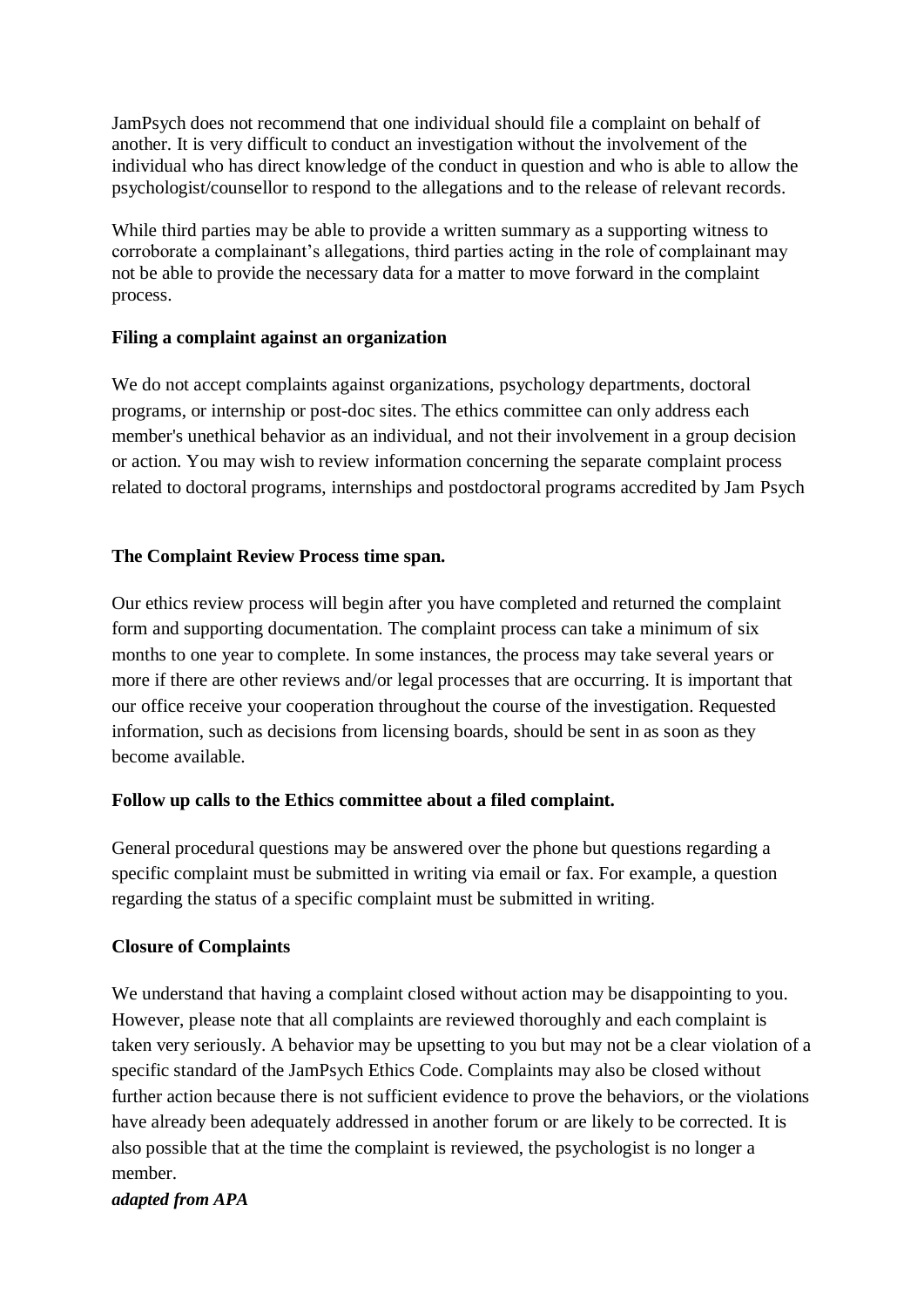*To get more information about the complaint process please contact us via email or contact us directly using the information below.* **JamPsych Secretariat** Address: **68 Lady Musgrave Road, Kingston 10** Telephone: **876-484-1999** Opening Hours: **Thursdays 2 - 5pm**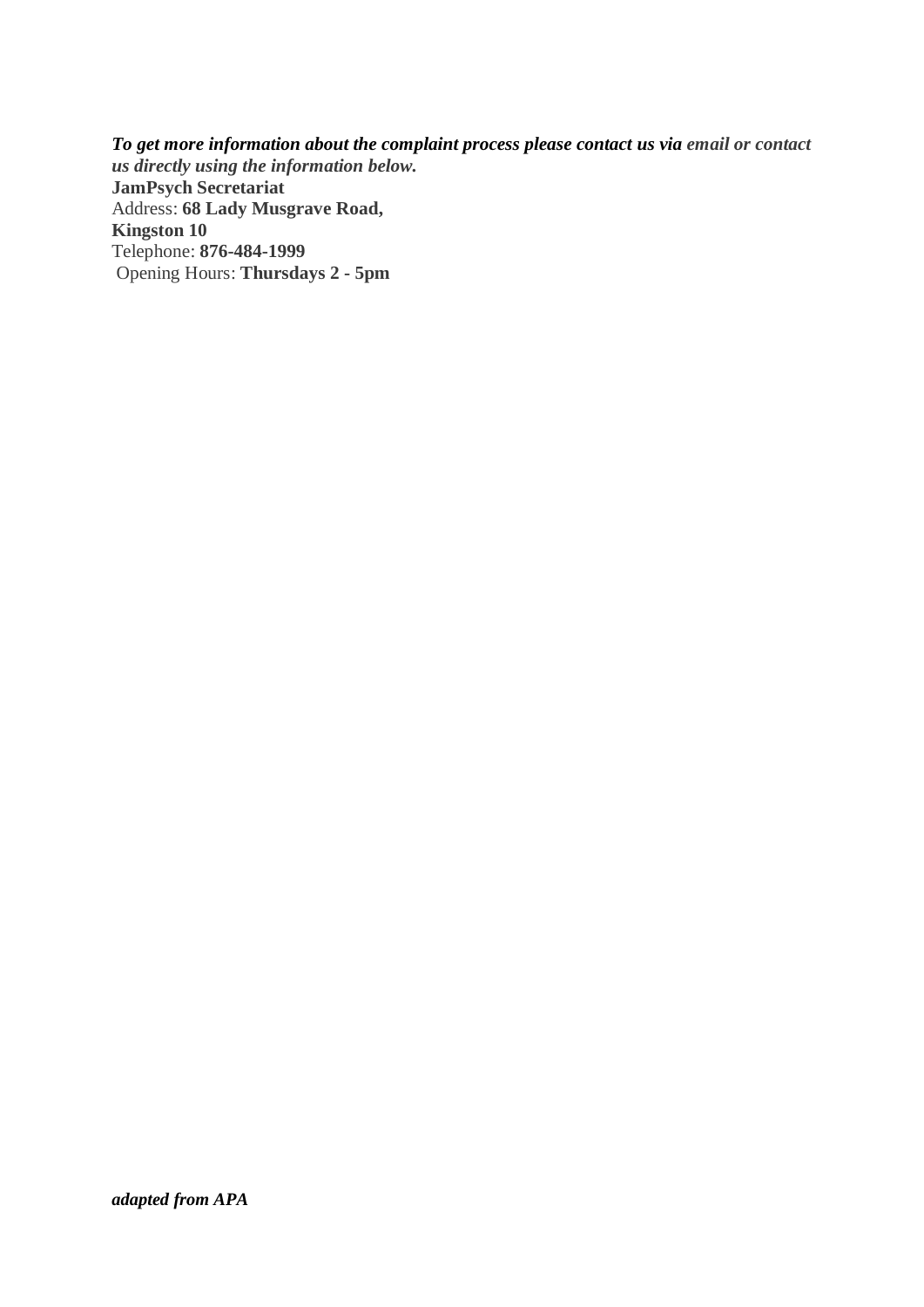# **Form Adapted from APA**

# **Ethics Complaint Form Jamaican Psychological Society (Jam Psych) Ethics Committee**

*Please type or print in ink. Please review the documents Information for Individuals filing Jam Psych Ethics Complaints and Submission of Information to the Jam Psych Ethics Committee to assist you in completing this form.* 

**Have you verified that the person you want to file against is a Jam Psych member? \_\_Yes \_\_\_No** 

**If no, please contact our membership office to make sure that the individual is a member of** 

**Jam Psych. Contact information is available on our complaint webpage.** 

**JamPsych cannot process complaints against non-members.** 

**\_\_\_\_\_\_\_\_\_\_\_\_\_\_\_\_\_\_\_\_\_\_\_\_\_\_\_\_\_\_\_\_\_\_\_\_\_\_\_\_\_\_\_\_\_\_\_\_\_\_\_\_\_\_\_\_** 

**Person making complaint:** 

**Address: \_\_\_\_\_\_\_\_\_\_\_\_\_\_\_\_\_\_\_\_\_\_\_\_\_\_\_\_\_\_\_\_\_\_\_\_\_\_\_\_\_\_\_\_\_\_\_\_\_\_\_\_\_\_\_\_\_\_\_\_\_\_\_\_\_\_\_\_** 

**\_\_\_\_\_\_\_\_\_\_\_\_\_\_\_\_\_\_\_\_\_\_\_\_\_\_\_\_\_\_\_\_\_\_\_\_\_\_\_\_\_\_\_\_\_\_\_\_\_\_\_\_\_\_\_\_\_\_\_\_\_\_\_\_\_\_\_\_** 

**Phone: \_\_\_\_\_\_\_\_\_\_\_\_\_\_\_\_\_\_\_\_\_\_\_\_\_\_\_** 

**Are you a member of JamPsych? \_\_\_Yes \_\_\_No** 

**Member you are filing a complaint regarding: \_\_\_\_\_\_\_\_\_\_\_\_\_\_\_\_\_\_\_\_\_\_\_\_\_\_\_\_\_\_\_\_\_\_\_\_\_\_\_\_** 

**Address: \_\_\_\_\_\_\_\_\_\_\_\_\_\_\_\_\_\_\_\_\_\_\_\_\_\_\_\_\_\_\_\_\_\_\_\_\_\_\_\_\_\_\_\_\_\_\_\_\_\_\_\_\_\_\_\_\_\_\_\_\_\_\_\_\_\_\_\_** 

**Phone:**  $\blacksquare$ 

**\_\_\_\_\_\_\_\_\_\_\_\_\_\_\_\_\_\_\_\_\_\_\_\_\_\_\_** 

*Note: You must file a separate form for each individual you wish to file a complaint against.* 

When did the alleged unethical behavior begin? \_\_\_\_\_\_\_\_\_\_\_\_\_\_\_\_\_\_\_\_\_\_\_\_\_\_\_\_\_\_\_\_\_\_

**What is the most recent date of the alleged unethical behavior?**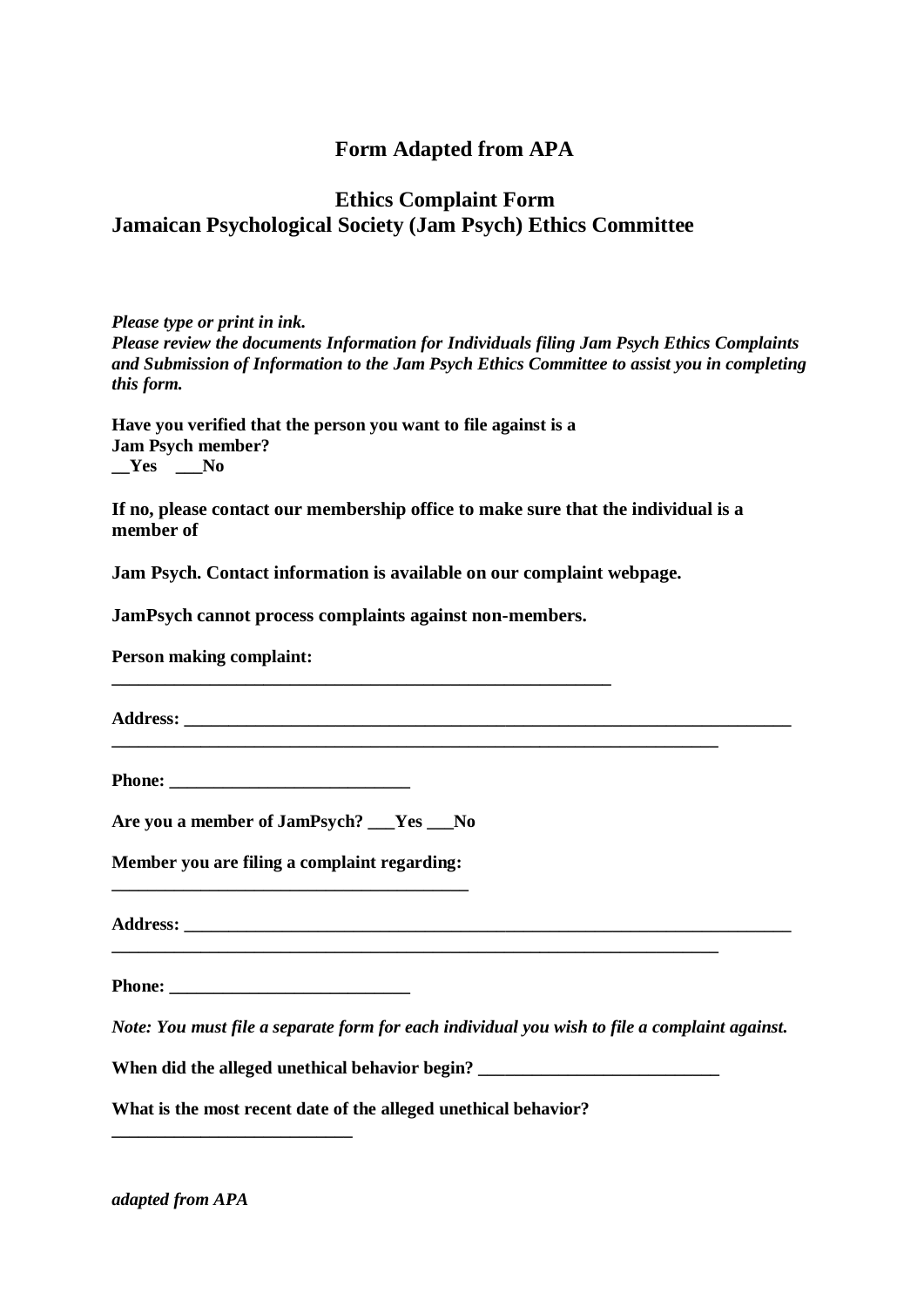**Have you discussed this situation with the psychologist/ counsellor you are complaining about? \_\_\_Yes \_\_\_No**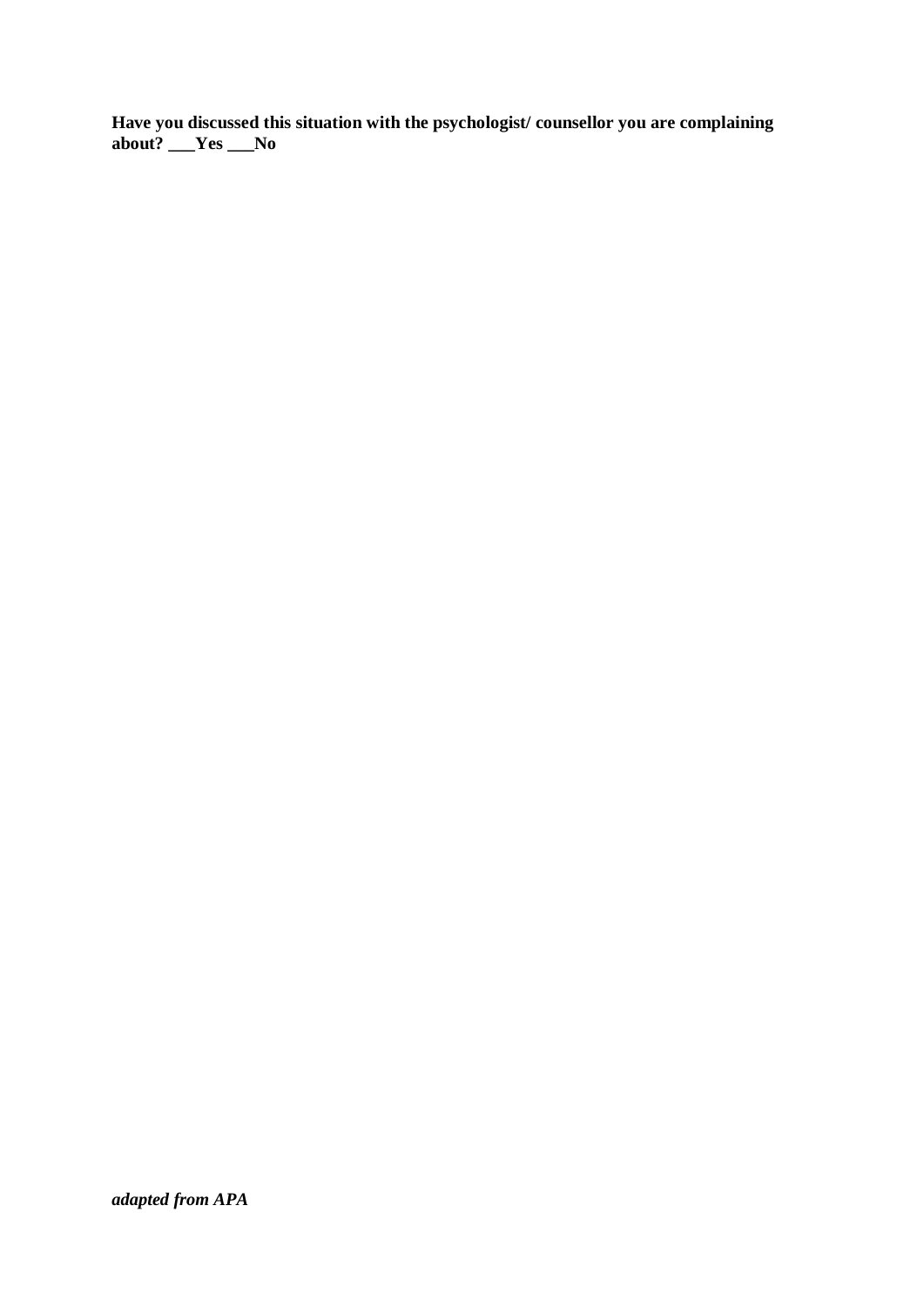**Have you filed a complaint with any other organization(s)? \_\_\_Yes \_\_\_No If yes, please indicate below:** 

| Ves, Licensing Board Date: _____________                                                |  |
|-----------------------------------------------------------------------------------------|--|
| _Yes, Psychological Association Date:                                                   |  |
|                                                                                         |  |
| Ves, other (e.g., university grievance) Date: Status: Status:                           |  |
| Please answer the following questions to help us to understand your complaint:          |  |
| Summarize for us in 2-3 sentences the nature of the alleged ethical misconduct:         |  |
|                                                                                         |  |
|                                                                                         |  |
|                                                                                         |  |
|                                                                                         |  |
| <b>EXAMPLE 2.1 Left List the Ethical Standards you believe have been violated:</b>      |  |
|                                                                                         |  |
| On separate paper, please type (or print neatly in ink) the following information while |  |
| being as concise as possible:                                                           |  |

**(1) a summary of the events in chronological order leading up to the behavior including the most important dates related to the behavior by the psychologist/counsellor,** 

**(2) a complete account of the behavior at issue,** 

**(3) any relevant information about what happened after the behavior occurred, and** 

**(4) any steps you have taken to address this situation.**

**JamPsych Ethics Complaint Form Page 2** 

#### *adapted from APA*

**.**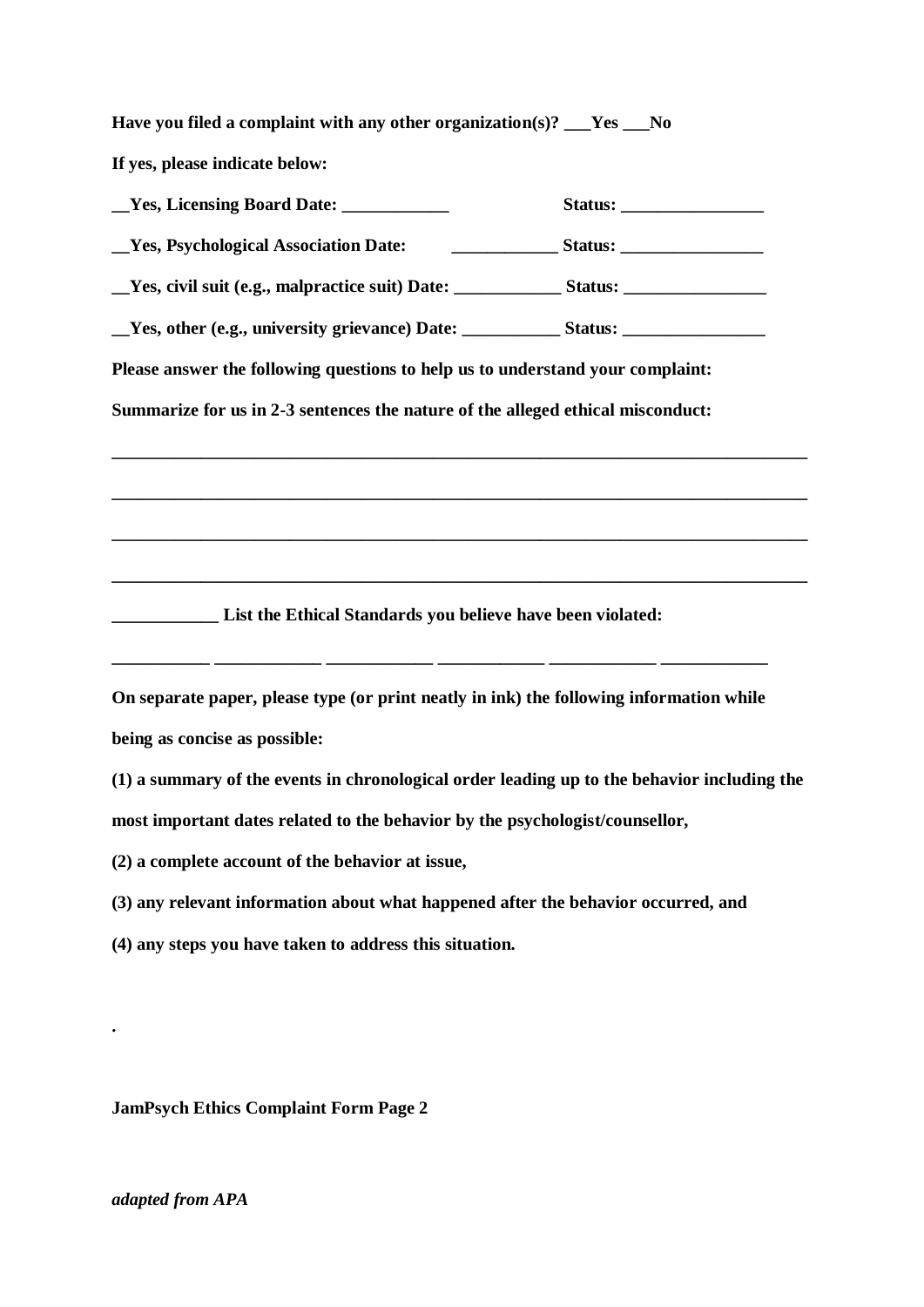**'Please send us certified photocopies (not originals) of any evidence you have related to your allegations.** *Note: Please only send documents directly relevant to your complaint. A large volume of unnecessary documentation may delay the completion of review of your complaint.*  If this is a billing matter, have you included all the relevant bills? Yes No NA

**If this is related to an evaluation, have you included (i) any court order appointing the** 

**evaluator, (ii) the evaluation itself, and (iii) transcript(s) of any testimony by the member** 

**related to the evaluation? \_\_Yes \_\_\_No \_\_\_NA** 

**If this is related to therapy, have you included proof of the dates of treatment and any** 

**correspondence with the member? \_\_Yes \_\_\_No \_\_\_NA** 

**\*\*\*\*\*Important\*\*\*\*\*** 

*Please sign each of the releases below without modification. We will only process your complaint form if these releases are complete. If they are incomplete, processing of your complaint will be delayed while we return this form to you for your signature.* 

**JamPsych Ethics Complaint Form Page 3**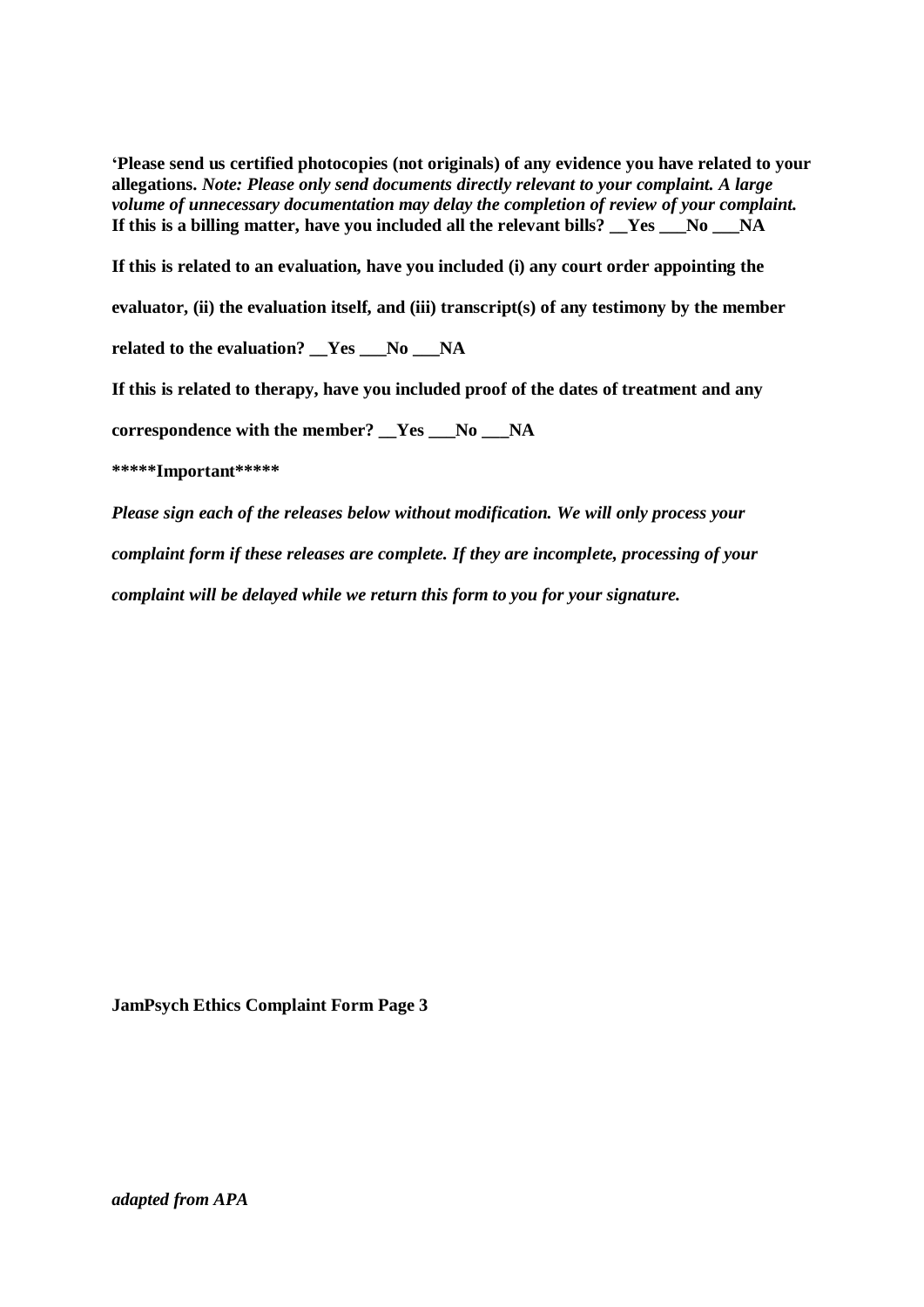#### **Releases**

**I hereby give the member(s) against whom I am making this complaint permission to give the JamPsych Ethics Committee any confidential information regarding me, including any records of our interactions, and to answer all questions the Committee may have concerning such information.** 

**Signature: \_\_\_\_\_\_\_\_\_\_\_\_\_\_\_\_\_\_\_\_\_\_\_\_\_\_\_\_\_\_\_\_\_\_\_\_\_\_\_\_\_\_\_\_\_ Date: \_\_\_\_\_\_\_\_\_\_\_\_\_\_\_\_\_** 

**I hereby give the JamPsych Ethics Committee permission to send to the member(s) against whom I am making this complaint, copies of any materials submitted by me or on my behalf concerning this complaint.** 

**Signature: \_\_\_\_\_\_\_\_\_\_\_\_\_\_\_\_\_\_\_\_\_\_\_\_\_\_\_\_\_\_\_\_\_\_\_\_\_\_\_\_\_\_\_\_\_ Date: \_\_\_\_\_\_\_\_\_\_\_\_\_\_\_\_\_** 

**I hereby waive any right to subpoena from JamPsych or its agents, for the purposes of private civil litigation, any documents or information concerning this matter. Signature:**  $\qquad \qquad$  Date:

*Return the completed form and documentation to: Jamaican Psychological Society, Ethics Committee,* 68 Lady Musgrave Road, Kingston 10

*Form adapted from APA*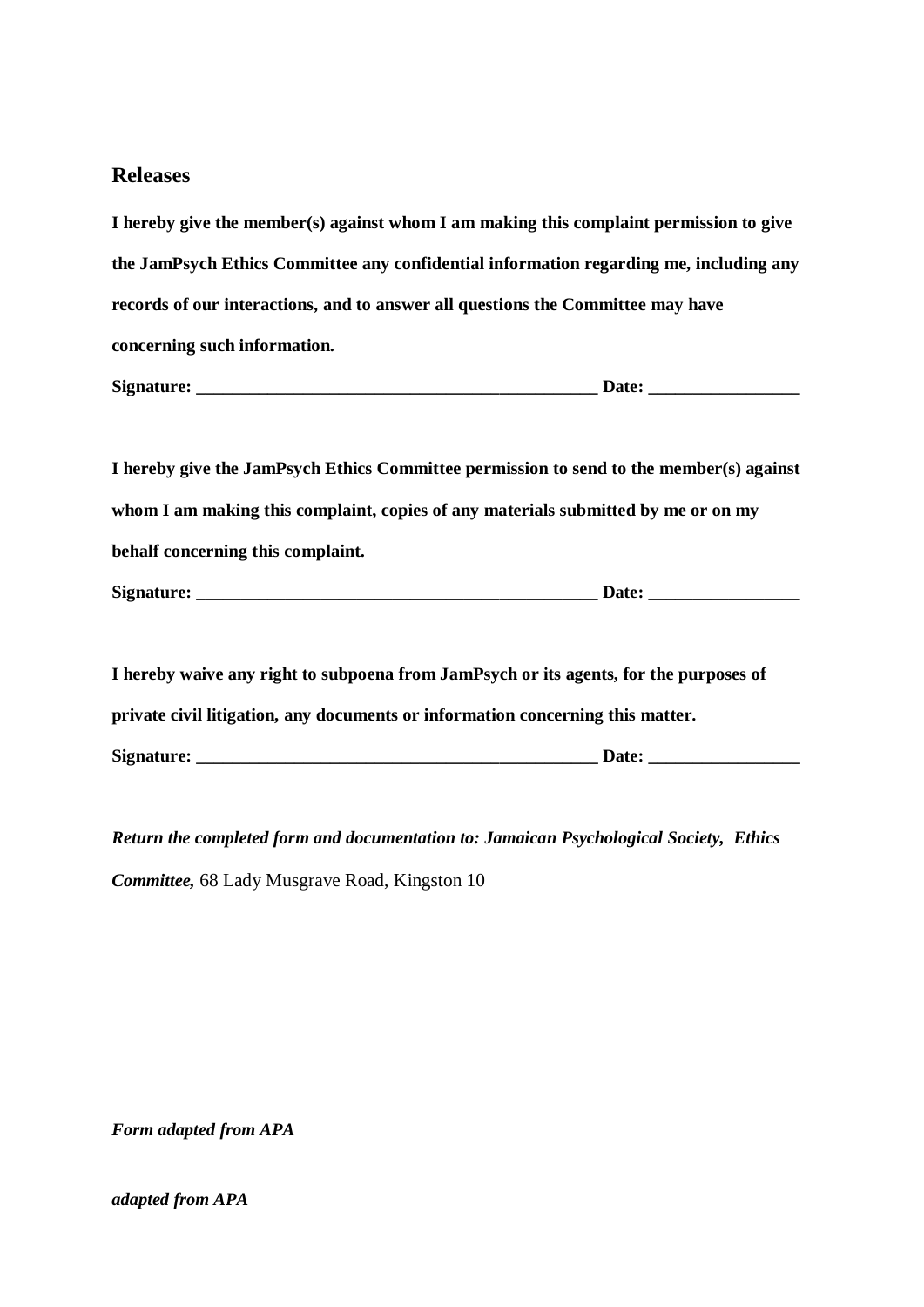# *adapted from APA and ACA Ethics* **Steps in Filing Ethical Complaints**

The Ethics Committee will consider a complaint if the individual who is the subject of the complaint is a member of JamPsych or was a member when the alleged violation (s) occurred. The committee has no authority over non-members; therefore those who file complaints against non-members are advised of alternative avenues for addressing their complaints. If any legal action is filed after a complaint has been accepted, all Ethics Committee actions are stayed until the legal action has been concluded. The Ethics Committee does not act on anonymous complaints. Only written complaints, signed by complainants, are considered. Any individual who has reason to believe that a JamPsych member has violated the *Code of Ethics may* initiate complaints.

If you believe that a JamPsych member has acted unethically, you have an ethical responsibility to take action.

**Step One** -Try to resolve the issue informally with the other counsellor/ psychologist if feasible, as long as such action does not violate confidentiality rights that may be involved.

**Step Two** -Write a letter to the Ethics Committee outlining the nature of the complaint, sign it, and send it in an envelope marked "confidential" or email a signed and scanned copy of the said complaint.

**Step Three** - Sign the complaint form (or suggest modifications if needed) and sign the release-of-information form.

#### **Process before a decision can be made:**

- $\checkmark$  The accused member respond to the charges.
- $\checkmark$  Gather all pertinent materials.
- $\checkmark$  The ethics Committee meets to carefully deliberate., committee deliberates and decides on the complaint.
- $\checkmark$  All perspectives are fully examined prior to reaching a decision.

#### **Decisions are reached based on:**

- 1. The evidence
- 2. The documents provided by the complainant accused member, and others.

#### **The Ethics Committee has the following options for disposition of a complaint:**

- ❑ Dismiss the complaint or dismiss charges within the complaint.
- ❑ Determine that ethical standards have been violated.
- ❑ Impose sanctions.

#### **Possible sanctions include:**

 $\triangleright$  Remedial requirements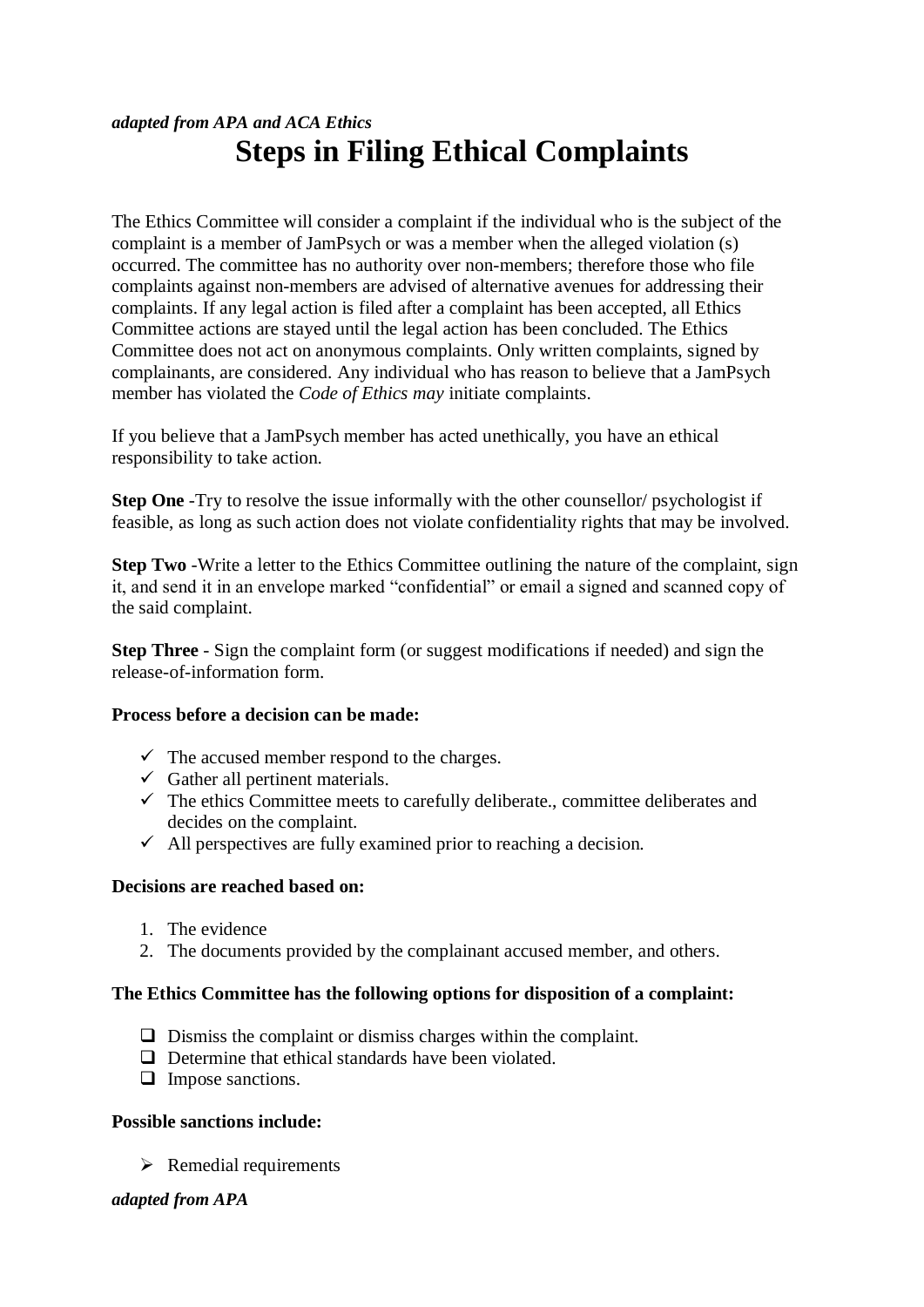- $\triangleright$  A reprimand
- ➢ Cease and Desist order
- ➢ Probation or suspension for a specific period of time subject to Ethics Committee review of the complaint.
- $\triangleright$  Permanent expulsion from the JamPsych membership.  **Or other corrective action such as:**
- $\triangleright$  Successful completion of specific education or training.
- $\triangleright$  Supervision
- ➢ Evaluation or treatment.

A decision to expel a member requires a unanimous vote. Members found to be in violation may appeal the decision, but only on a specific ground. An Appeals Panel reviews such cases. After the appeals process has been completed or the deadline for appeal has passed, the sanctions of suspension and expulsion are published to the membership.

#### **What to do if a complaint is filed against you.**

#### **Although many counsellors/psychologists spend their lifelong careers without having to deal with this situation, it is wise to be prepared for such an event and know how to respond.**

**First, take the complaint seriously** although you may believe the charges are unwarranted, it is not in your best interest to ignore them or to respond in a casual manner. The most severe sanction available to the JamPsych Ethics Committee is permanent expulsion from the association, however, when a sanction of suspension or expulsion is imposed, notifications are made to counsellor licensure, certification, or registry boards, other mental health boards, the ACA Insurance Trust, and other entities. This could very well trigger an investigation by a state licensing board that could result in loss of license to practice.

**Second, respond fully to the charges.** You are required to cooperate with the Ethics Committee in its investigation. Keep in mind that the Ethics Committee's decision will be solely dependent on the information presented to them. You are therefore advised to write your response as deliberately and dispassionately as possible. Although you may be tempted to write an impassioned defence, the Committee must deal with the factual materials provided.

**Third, DO NOT attempt to contact the complainant to discuss the sanction.** Despite your best intentions, doing so could be deemed as an attempt to coerce or unduly influence the complainant. Instead, immediately notify your professional liability insurance carrier that a complaint has been filed against you.

**Fourth, consult with an attorney who can help you prepare your response and provide you with legal counsel,** although an ethics committee is not a court of law, an attorney who is familiar with due process and is skilled at formulating responses to charges of wrongdoing can be a helpful resource. This assistance will be crucial if the allegations in the ethical complaint are later used as the basis of a lawsuit against you. (Chauvin & Remley, 1996)